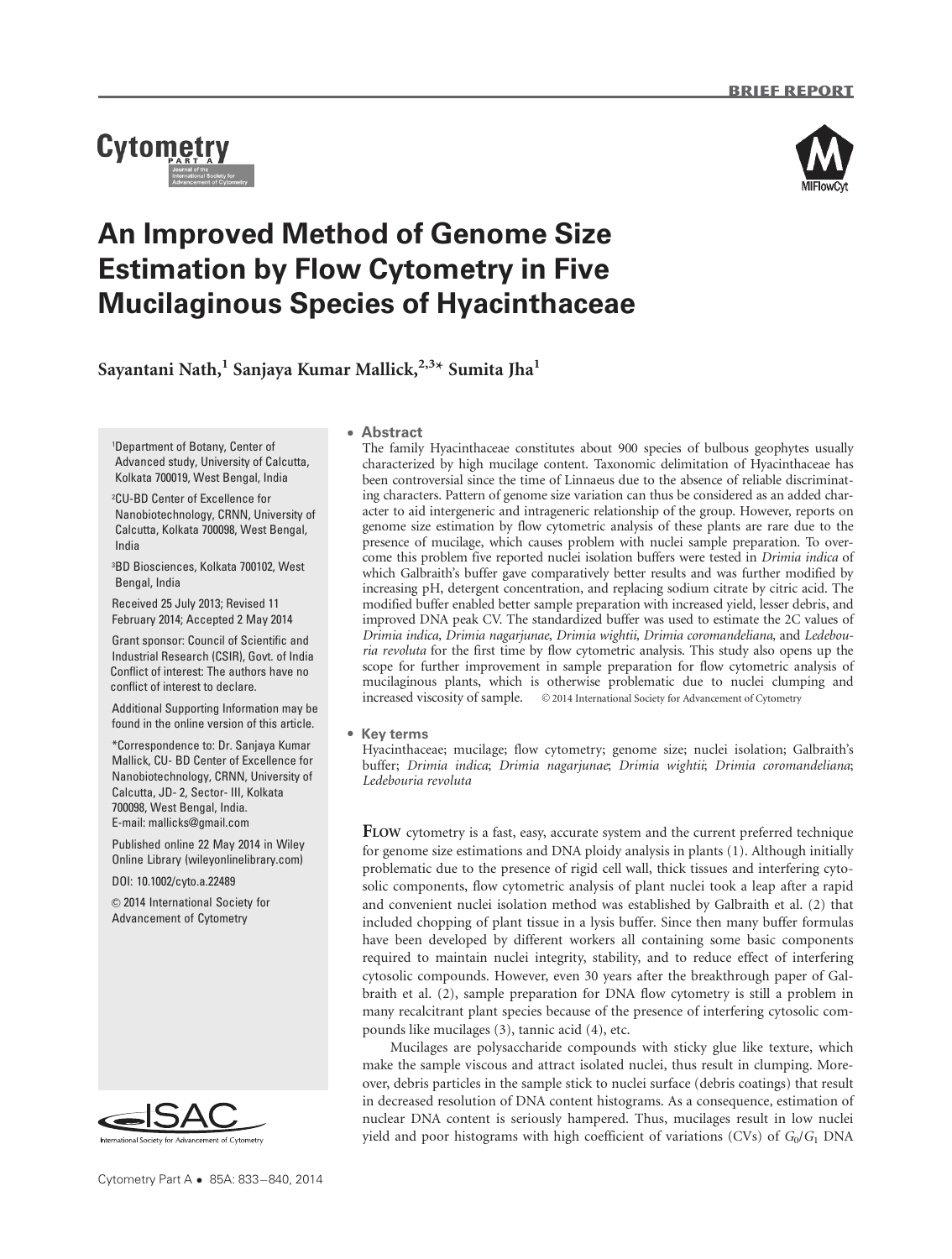peaks in flow cytometric analysis. Loureiro et al. (4) showed that light scatter properties of nuclei were sensitive to the presence of tannic acid, a cytosolic compound in many plants and thus recommended the analysis of the same to verify the suitability of particular samples for plant DNA flow cytometry. However, the effect of mucilages on light scatter properties of nuclei is not yet known.

The family Hyacinthaceae constitutes  $\sim$ 900 species of deciduous bulbous geophytes distributed mainly in Mediterranean type habitats of Eurasia and sub-Saharan Africa (5–7). The taxonomic delimitation of this group has been controversial since the time of Linnaeus because of the absence of reliable discriminating characters. Hyacinthaceae was reduced to subfamily Scilloideae in the family Asparagaceae based on recent molecular phylogenetic studies (8,9) and was further subdivided into four tribes, that is, Hyacintheae, Ornithogaleae, Oziroeeae and Urgineeae based on chemotaxonomical, morphological, and molecular data (5,8,9). However, a satisfactory delimitation of genera within this group still remains doubtful (7–10).

Genome size or DNA C-value remains a key character in biology and biodiversity. C-values are increasingly useful in a phylogenetic study and genome size data in combination with other characters can contribute to intergeneric classification, taxa delimitation, or hybrid identification (11–13). Genome size shows correlations not only with different phenotypic characters at cell, tissue, and organism levels but also to a broad range of external ecological issues and environmental concerns (14–16). Thus pattern of genome size variation can be considered as an important parameter to aid intergeneric and intrageneric delimitation of the family Hyacinthaceae.

These bulbous monocots of Hyacinthaceae are characterized by the presence of copious mucilage that interferes largely with nuclei isolation thus making flow cytometric analysis difficult. As a result, there are few genome size estimates made in Hyacinthaceae using flow cytometry (17–19), although there are many estimates reported in the genome size database (20), which have been estimated by Feulgen microdensitometry.

Considering the challenges in nuclei isolation from mucilaginous species, the objectives of the present study were to develop an optimized method for flow cytometric sample preparation in mucilaginous species of Hyacinthaceae and with the use of this method estimate the genome sizes of Drimia indica (Roxb.) Jessop (syn. Urginea indica), Drimia nagarjunae (Hemadri & Swahari) Anand Kumar (syn. Urginea nagarjunae), Drimia wightii (Wight) Lakshmin (syn. Urginea congesta), Drimia coromandeliana Wight (Urginea coromandeliana), and Ledebouria revoluta (L. f.) Jessop (syn. Scilla indica). Optimization of buffer system was initially done in Drimia indica and then the optimized buffer was used to estimate the nuclear DNA contents of these five species.

# MATERIALS AND METHODS

#### Plant Material

Bulbs of Drimia indica, Drimia nagarjunae, Drimia wightii, Drimia coromandeliana, and Ledebouria revoluta were

collected from different parts of India (Table 2), herbarium vouchers were prepared for each species, identified by Prof. SR Yadav, Department of Botany, Shivaji University, Kolhapur and deposited to Shivaji University Herbarium, Kolhapur. Plants are grown and are maintained in the experimental garden of Department of Botany, University of Calcutta. The standard material Allium cepa cv. "Alice" was kindly provided by Prof. Jaroslav Doležel, Institute of Experimental Botany, Olomouc, Czech Republic with reported 2C value of 34.89 pg  $(21)$ .

# Chromosome Preparation

For mitotic chromosome preparation root tips were pretreated with 8-hydroxyquinoline (2 mM): colchicine (0.1%) [1:1] at 12°C for  $4\frac{1}{2}$  hrs, fixed overnight in 1:3 glacial acetic acid: methanol and stored at  $-20^{\circ}$ C. Root tips were transferred to 45% acetic acid for 15 min, stained in mixture of 2% aceto-orcein: 1(N) HCl (9:1) for 2 h and squashed in 45% acetic acid. Chromosome counts for each species were based on 30 metaphases/5 root tips/plant.

#### Sample Preparation

Approximately 100 mg young root tissue  $(\sim]1-3$  cm long) from two year old bulbs of *D. indica* was used for sample preparation. Leaves, bulb scales, inflorescence axis as well as older roots  $($ >3 cm in length) were found to be unsuitable for flow cytometric sample preparation because of high mucilage content. Nuclear suspensions were prepared according to the protocol of Galbraith et al. (2), with some modifications as mentioned here. About one milliliter of nuclear suspension was recovered and filtered through a 50 mm nylon mesh to remove cell fragments and large debris. Nuclei were stained with 50  $\mu$ g ml<sup> $^{-1}$ </sup> propidium iodide (PI; Sigma) and 50  $\mu$ g ml<sup>-1</sup> RNase A (Sigma) was added to it to prevent staining of double stranded RNA. Samples were incubated for 60 min in dark on ice before analysis. Five reported nuclei isolation buffers tested in preliminary analyses included Galbraith's buffer (2), LB01 buffer (22), Tris- $MgCl<sub>2</sub>$  buffer (23), Tris- $MgCl<sub>2</sub>$  buffer supplemented with 1% polyvinylpyrrolidone (PVP; 3) and Otto's buffer (24). Among these buffers, samples prepared with Galbraith's buffer (45 mM MgCl<sub>2</sub>, 30 mM sodium citrate, 20 mM MOPS, 0.10% v/v Triton X, pH 7.0) exhibited comparatively better results and was thus chosen for further modifications which included increasing the detergent concentration and pH and replacement of sodium citrate by citric acid. Two modified buffers tested were modified Galbraith's buffer [45 mM MgCl<sub>2</sub> (Merck, Germany), 30 mM sodium citrate (Sigma), 20 mM MOPS (Sigma), 0.15% v/v Triton X (Sigma, USA), pH 8.5] and Nath- Mallick's (NM) modified Galbraith's buffer [45 mM MgCl<sub>2</sub> (Merck, Germany), 50 mM citric acid (HIMEDIA, India), 20 mM MOPS (Sigma), 0.15% v/v Triton X (Sigma), pH 8.5].

For genome size estimation,  $\sim 80$  mg root tissue of sample was cochopped with 20 mg seedling of the reference standard A. cepa cv. "Alice" in NM modified Galbraith's buffer and the same protocol was followed. An external standard was also prepared using the same protocol.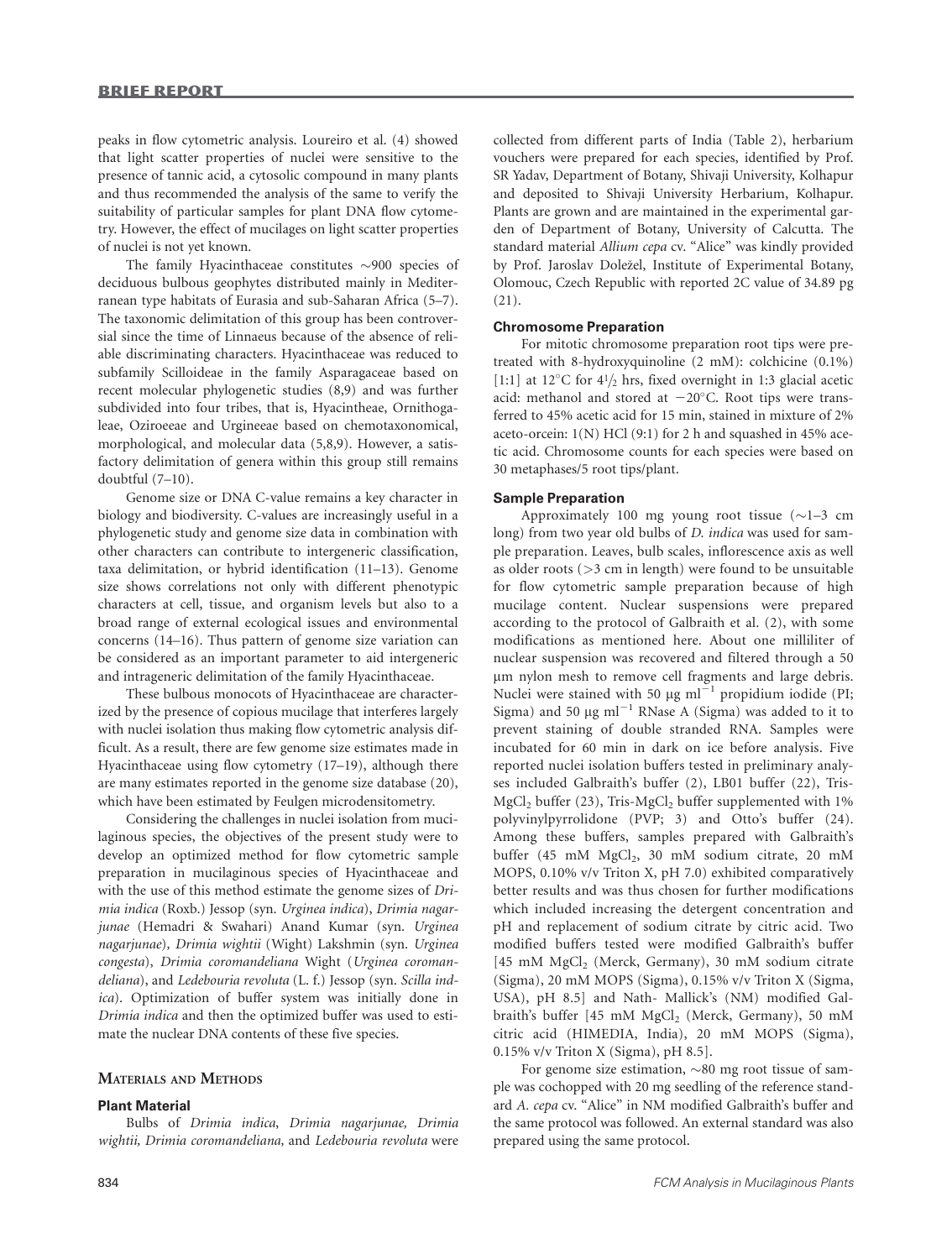|                                                                                                                | DF(%)                                                                                     | YF (NUCLEI $S^{-1} MG^{-1}$ )                                                                | $G_0/G_1$ CV $(\% )$                                                                    | FL (CHANNEL UNITS)                                                                    | $FL$ CV $(%)$                                                                                        |
|----------------------------------------------------------------------------------------------------------------|-------------------------------------------------------------------------------------------|----------------------------------------------------------------------------------------------|-----------------------------------------------------------------------------------------|---------------------------------------------------------------------------------------|------------------------------------------------------------------------------------------------------|
| <b>BUFFER</b>                                                                                                  | $MEAN \pm SD$                                                                             | $MEAN \pm SD$                                                                                | $MEAN \pm SD$                                                                           | $MEAN \pm SD$                                                                         | $MEAN \pm SD$                                                                                        |
| LB01 buffer $(19)$<br>Tris- $MgCl2 buffer (21)$                                                                | No peak<br>No peak                                                                        | No peak<br>No peak                                                                           | No peak<br>No peak                                                                      | $41.94 \pm 6.42^{\circ}$<br>$44.62 \pm 3.58^{\circ}$                                  | $86.77 \pm 4.35^{\circ}$<br>$89.60 \pm 1.96^{a,b}$                                                   |
| Tris- $MgCl2$ buffer with<br>1% PVP (22)                                                                       | No peak                                                                                   | No peak                                                                                      | No peak                                                                                 | $38.11 \pm 2.05^{\circ}$                                                              | $102.82 \pm 8.63^b$                                                                                  |
| Otto's buffer (23)<br>Galbraith's buffer (15)<br>Modified Galbraith's buffer<br>NM modified Galbraith's buffer | $78.34 \pm 4.14^b$<br>$72.19 \pm 7.45^b$<br>$64.01 \pm 7.50^{a,b}$<br>$54.22 \pm 11.26^a$ | $0.022 \pm 0.008^a$<br>$0.090 \pm 0.060^a$<br>$0.237 \pm 0.165^{a,b}$<br>$0.364 \pm 0.206^b$ | $12.46 \pm 2.80^b$<br>$6.87 \pm 1.56^a$<br>$5.67 \pm 1.17^a$<br>$4.91 \pm 0.72^{\circ}$ | $71.75 \pm 3.70^b$<br>$72.50 \pm 13.79^b$<br>$64.74 \pm 9.02^b$<br>$60.17 \pm 7.01^b$ | $97.87 \pm 1.15^{a,b}$<br>$90.26 \pm 6.42^{a,b}$<br>$84.37 \pm 12.38^{\circ}$<br>$84.14 \pm 11.80^a$ |

Table 1. Flow cytometric parameters assessed for each buffer in *Drimia indica* 

Values are given as mean and standard deviation of the mean (SD) of debris factor (DF, %), nuclear yield factor (YF, nuclei s<sup>-1</sup> mg<sup>-1</sup>), coefficient of variation of the  $G_0/G_1$  DNA peak ( $G_0/G_1$  CV, %), relative fluorescence intensities of PI stained nuclei (FL, channel units) and coefficient of variation of the FL (FL-CV, %). Means followed by the same letters (a or b) are not statistically different according to Duncans Test at  $P < 0.05$ .

#### Flow Cytometric Analysis

Nuclei samples were analyzed using a BD FACS Verse flow cytometer with a 488 nm solid state laser (50 mW). Samples were run at a medium speed (60  $\mu$ l min<sup>-1</sup>) and data were acquired and analyzed using the BD FACS Suite software. A linear PI fluorescence area (PI-A) vs. PI fluorescence width (PI-W) plot was drawn to eliminate clumps and aggregates using qualitative gating. A PI fluorescence histogram (PI-A) was drawn to view nuclear DNA content. Amplification settings of the instrument were kept constant while comparing the buffers.

Parameters evaluated in each sample were- relative fluorescence intensities of PI stained nuclei (FL), coefficient of variation (CV) of the  $G_0/G_1$  DNA peak (to estimate clumping, nuclei integrity, and staining variation), debris factor (DF, to assess background debris) and nuclear yield factor (YF, to compare the amount of nuclei in suspension independently of the amount of tissue used) (25).

 $DF(%)=$ 

$$
\frac{\text{Total number of particles} - \text{Total number of nuclei}}{\text{Total number of particles}} \times 100
$$

YF (nuclei .s<sup>-1</sup>.mg<sup>-1</sup>)=

$$
\frac{\text{Total number of nuclei / Number of seconds of run (s)}}{\text{Weight of tissue (mg)}}
$$

Nuclei yield was obtained by adding the number of events in  $G_0/G_1$  and  $G_2$  peaks whose positions were ascertained by comparing the median PI fluorescence intensity values.

The analysis was performed on three different days. Five replicates were performed for each buffer and in each replicate at least 3000 nuclei were analysed. For nuclear genome size estimations at least three replicates were analysed, each replicate representing a separate individual. 2C value of sample was estimated according to the following formulae:

2Cvalue of sample (pg) =  $\frac{\text{Sample } G_0/G_1 \text{peak MFI}}{\text{Standard } G_0/G_1 \text{peak MFI}} \times 2\text{Cvalue of Standard (pg)}$ 

Conversion of mass value into base- pair numbers was done according to the factor 1 pg = 978 Mbp (26).

# Statistical Analysis

Statistical analyses were performed using a one way Analysis of Variance (ANOVA) to detect significant differences, if any among the buffers and means were compared using Duncans test at a 5% probability level. Data analysis was performed using SPSS v 16.0 software.

#### **RESULTS**

High mucilage content of chosen five species led to nuclei clumping and increased sample viscosity, which hindered filtration preventing nuclei isolation and subsequent flow cytometric analysis. In an attempt to overcome the problem of

mucilage, five reported nuclei isolation buffers were tested to find out optimum sample preparation conditions for mucilaginous species of Hyacinthaceae. The selection criteria were based on the best combination of high YF and FL values and the low DF and  $G_0/G_1$  peak CV values (Table 1). Although there are previous reports on the effect of cytosolic compounds on light scattering properties (4), no such effect of mucilages are still known. Among the five buffers initially tested,  $G_0/G_1$  and  $G_2$  peaks with intact nuclei were observed only in Galbraith's and Otto's buffer (Fig. 1). Visible clumps were observed in other three buffers resulting in low yield after filtration and no appreciable DNA peaks were observed upon flow cytometric analysis. Among Otto's and Galbraith's buffer the latter enabled better results with highest YF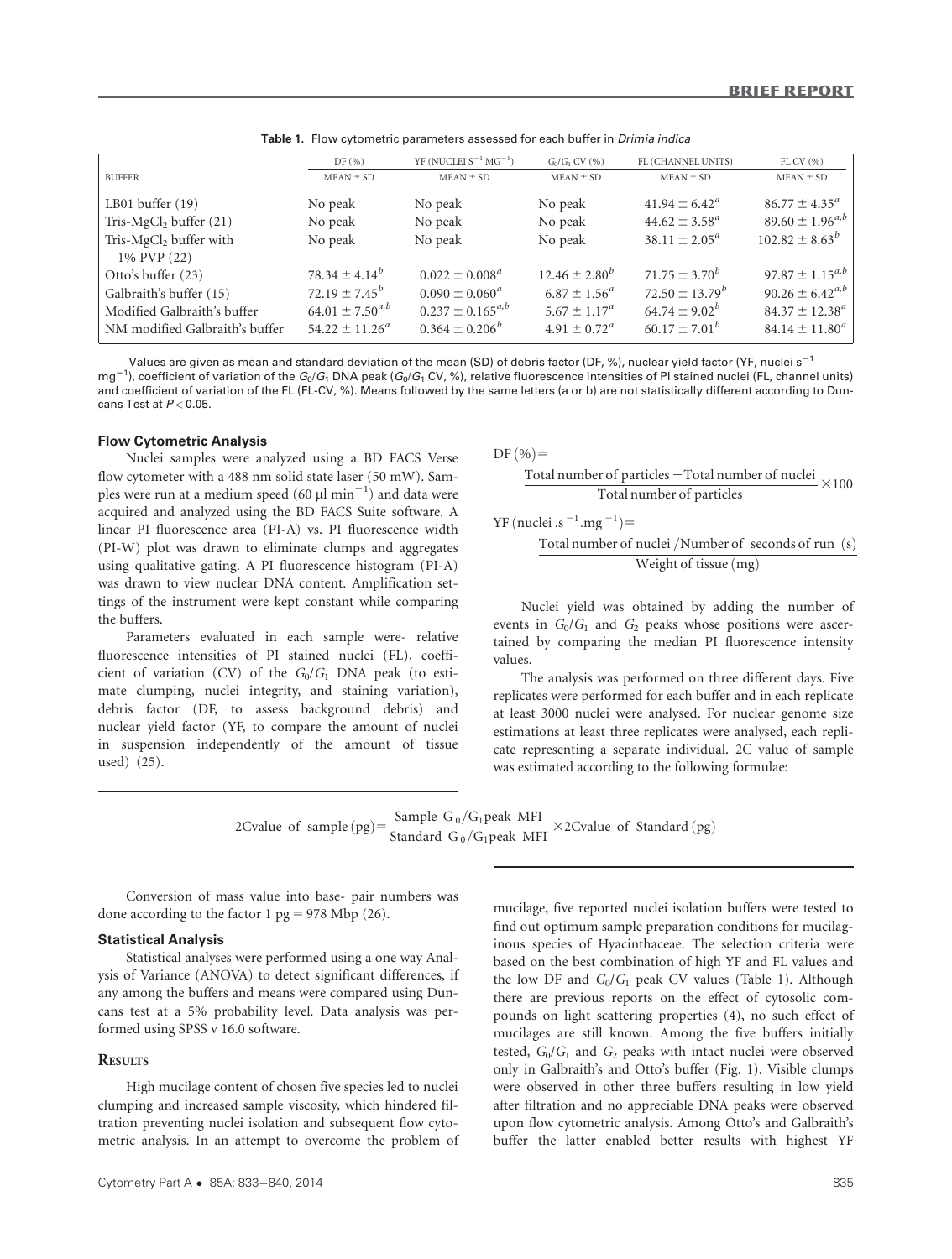|                                                      |                                 | SOMATIC CHROMOSOME  |                  | NUCLEAR DNA CONTENT | $G_0/G_1$ CV $(96)$ |         | PREVIOUS REPORTS |                  |
|------------------------------------------------------|---------------------------------|---------------------|------------------|---------------------|---------------------|---------|------------------|------------------|
| <b>SPECIES</b>                                       | SITE OF COLLECTION              | NUMBER              | PG/2C MEAN = SD  | MBP/2C MEAN ± SD    | $MEAN \pm SD$       | 2C (PG) | METHOD           | <b>REFERENCE</b> |
| Drimia indica (Roxb.)                                | Fonda Ghat,                     | $\overline{20}$     | $23.83 \pm 0.90$ | $23306 \pm 879$     | $4.79 \pm 0.33$     | Ë       | Ë                | Ë                |
| (Hemadri and Swahari)<br>Irimia nagarjunae<br>Jessop | Maharashtra<br>Tamil Nadu       | $\overline{20}$     | $23.96 \pm 0.86$ | $23433 \pm 840$     | $5.67 \pm 0.45$     | Ë       | Ë                | Ë                |
| Anand Kumar                                          |                                 |                     |                  |                     |                     |         | Ë                | Ë                |
| Drimia wightii (Wight)<br>Lakshmin                   | Maharashtra<br>Halkarni,        | $\overline{20}$     | $23.80 \pm 0.16$ | $23276 \pm 155$     | $6.05 \pm 1.42$     | Ë       |                  |                  |
| Drimia coromandeliana<br>Wight                       | Kagal, Kolhapur,<br>Maharashtra | $^{40}$             | $40.81 \pm 0.88$ | $39912 \pm 866$     | $3.77 \pm 0.40$     | Ë       | Ë                | Ë                |
| Ledebouria revoluta                                  | Bangalore,                      | $\overline{\omega}$ | $7.89 \pm 0.28$  | $7716 \pm 278$      | $7.49 \pm 0.53$     | 11.70   | Feulgen          | Chakravarty      |
| (L. f.) Jessop                                       | Karnataka                       |                     |                  |                     |                     |         | densitometry     | and Sen $35$ )   |





Figure 1. Flow cytometric analyses of homogenates prepared from *Drimia indica* root tissue in different buffers. **A–G**: PI-A histograms in LB01 buffer, Tris-MgCl $_2$  buffer, Tris-MgCl $_2$  buffer with 1% PVP, Otto's buffer, Galbraith's buffer, modified Galbraith's buffer and NM modified Galbraith's buffer respectively. Abbreviations: PI-A (propidium iodide fluorescence intensity area).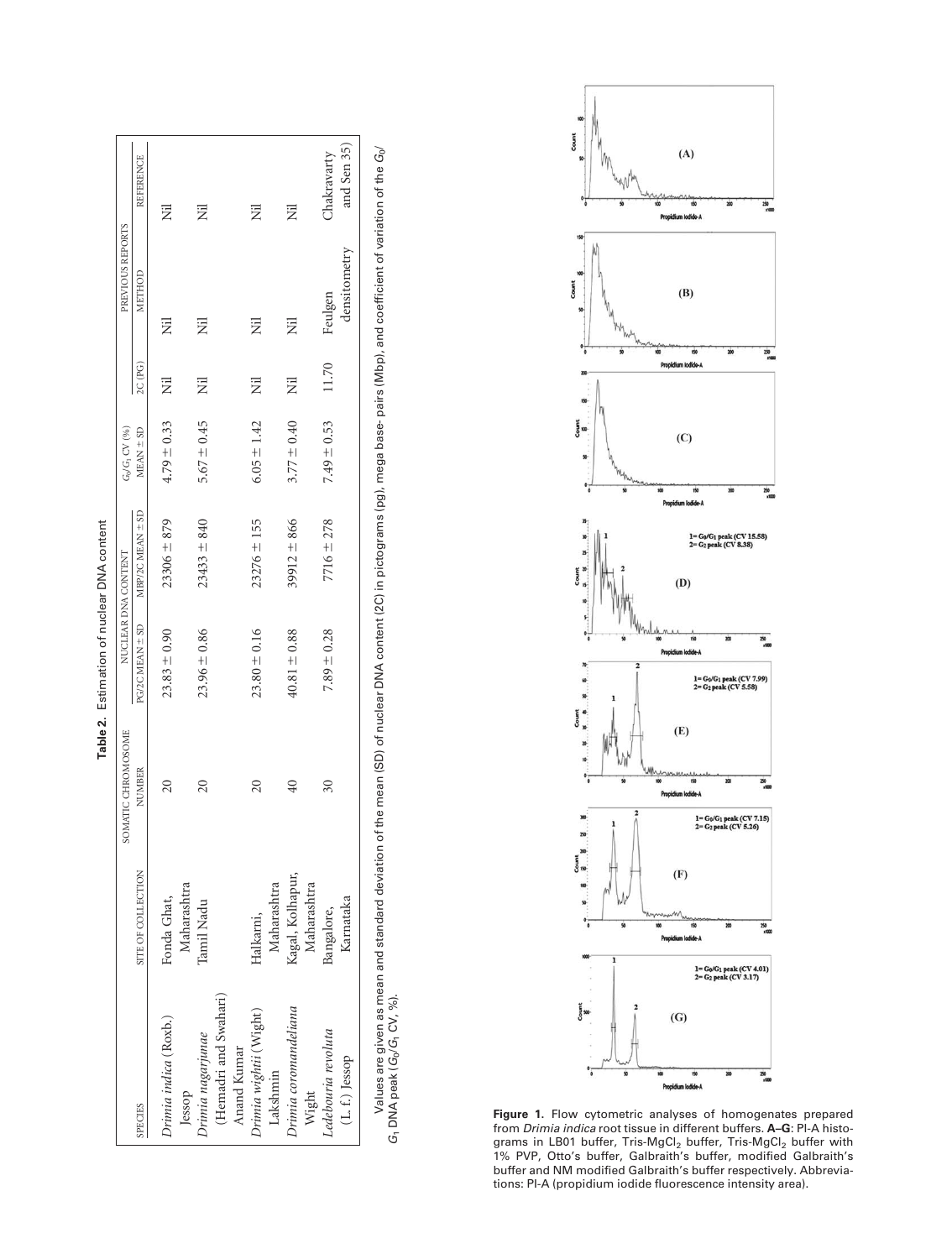

Figure 2. Photomicrographs of nuclei suspensions prepared from *Drimia indica* root tissue in different buffers. A: Galbraith's buffer. B: Modified Galbraith's buffer. C: NM modified Galbraith's buffer. D: LB01 buffer. E: Otto's buffer. F: Tris-MgCl<sub>2</sub> buffer with 1% PVP. Bar = 20 µm. [Color figure can be viewed in the online issue, which is available at wileyonlinelibrary.com.]

 $(0.090 \pm 0.060)$  and FL  $(72.50 \pm 13.79)$  and lowest DF (72.19  $\pm$  7.45) and significant lowering of  $G_0/G_1$  peak CV  $(6.87 \pm 1.56;$  Table 1). Microscopic analysis also showed similar observations, large clumps being observed in LB01, Tris- $MgCl<sub>2</sub>$ , Tris- $MgCl<sub>2</sub>$  (1% PVP), and Otto's buffers while clumps were lesser and smaller in Galbraith's buffer (Fig. 2). Thus, Galbraith's buffer was chosen for further modifications such as increasing the detergent concentration, pH and replacement of sodium citrate by citric acid.

Increasing pH and detergent concentration improved sample quality as compared to Galbraith's buffer, decreasing viscosity, and nuclei clumping as evident in microscopic analysis (Fig. 2). Modified Galbraith's buffer with 0.15% Triton X and pH 8.5 gave comparatively lower  $G_0/G_1$  peak CV  $(5.67 \pm 1.17)$  and DF  $(64.01 \pm 7.50)$  and higher YF  $(0.237 \pm 0.165)$  as compared with Galbraith's buffer (Table 1, Fig. 1). The NM modified Galbraith's buffer with sodium citrate being replaced by citric acid (0.05M), increased pH (8.5) and detergent concentration (0.15%) resulted in lower  $G_0/G_1$  peak CV (4.91 ± 0.72) and DF (54.22 ± 11.26) and higher YF (0.364  $\pm$  0.206) as compared to both Galbraith's buffer and modified Galbraith's buffer (Table 1, Fig. 1). Thus with NM modified Galbraith's buffer, YF and DF were significantly improved as compared with Galbraith's buffer. Although  $G_0/G_1$  peak CV was not significantly improved over Galbraith's buffer, it was lowest in NM modified Galbraith's

buffer. No significant difference in FL was observed among the Galbraith's buffer and the modified buffers but FL-CV was significantly lower in the modified buffers. Thus the NM modified Galbraith's buffer reduced the difficulties associated with high mucilage content and can be used for flow cytometric analysis of mucilaginous plants as employed in this study to estimate the nuclear DNA content of five Hyacinthaceae species for the first time by flow cytometric analysis. However even NM modified buffer failed to improve the sample quality when differentiated tissues like leaves, bulb scales and inflorescence axis were used because of their higher mucilage content.

The nuclear DNA contents of D. indica, D. nagarjunae, D. wightii, D. coromandeliana, and L. revoluta are presented in Table 2 (Fig. 3). Statistical analysis did not reveal significant differences in nuclear DNA content among individuals of the same species. Somatic chromosome number of  $2n = 20$  were observed in D. indica, D. nagarjunae, and D. wightii while D. coromandeliana exhibited  $2n = 40$  chromosomes and L. revoluta showed  $2n = 30$ chromosomes (Table 2). D. indica  $(23.83 \pm 0.90 \text{ pg}/2\text{C})$ , D. nagarjunae (23.96  $\pm$  0.86 pg/2C), and D. wightii (23.80  $\pm$  0.16 pg/2C) are diploids with  $2n = 20$  chromosomes and no significant difference in nuclear DNA contents were observed among them (Table 2). D. coromandeliana (40.81  $\pm$  0.88 pg/2C) is a tetraploid with 40 chromosomes and its nuclear DNA content was lesser than the putative value as inferred from doubling the genome size of diploid species studied here.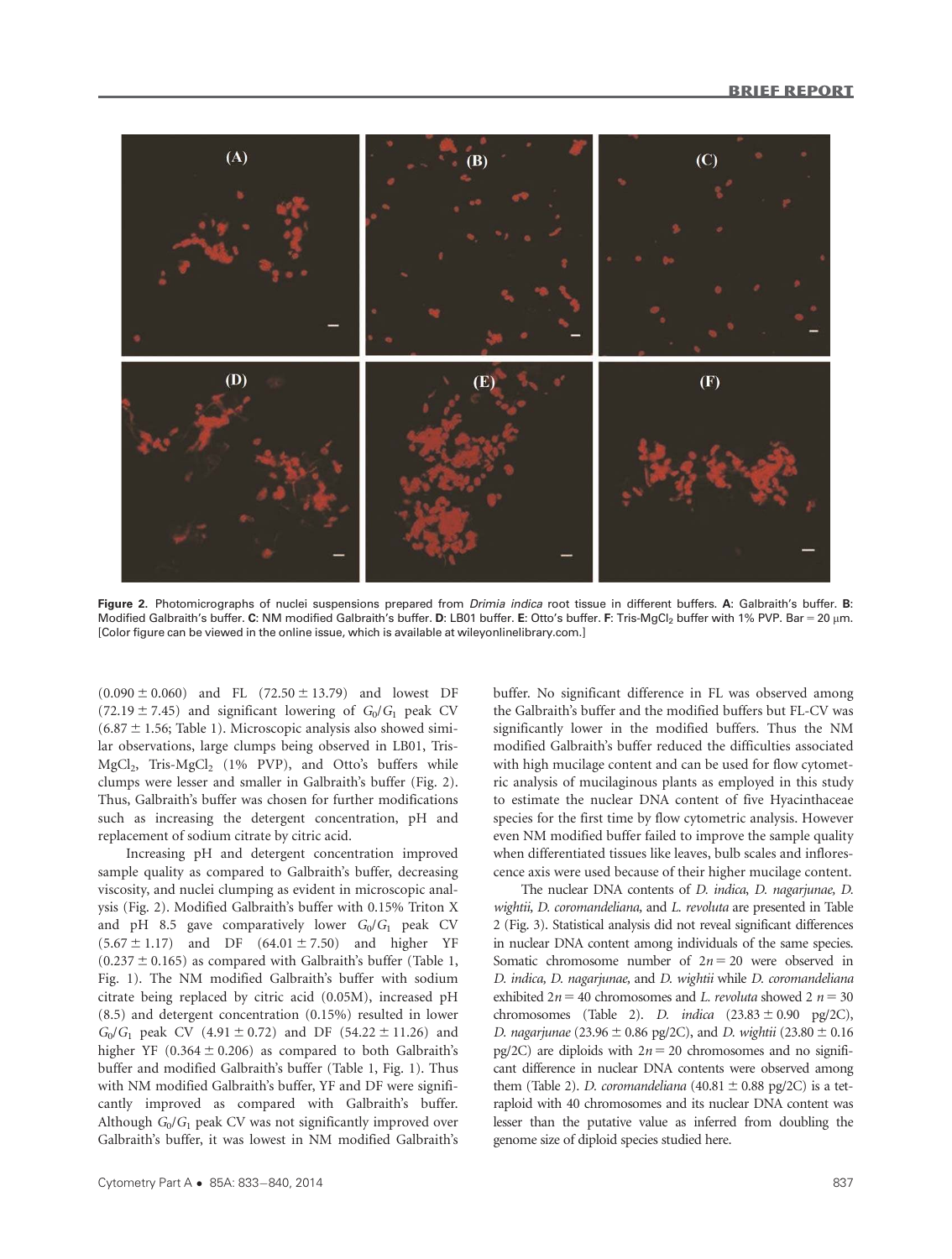

Figure 3. Propidium iodide fluorescence intensity-area (PI-A) histograms of (A) Drimia indica with internal standard Allium cepa cv. Alice (B) Drimia nagarjunae with internal standard Allium cepa cv. Alice (C) Drimia wightii with internal standard Allium cepa cv. Alice (D) Drimia coromandeliana with internal standard Allium cepa cv. Alice (E) Ledebouria revoluta with internal standard Allium cepa cv. Alice.

# **DISCUSSION**

Mucilages are complex polysaccharide compounds (rhamnogalacturonans and arabinogalactans) constituting mainly of glucuronic acid, galacturonic acid, rhamnose, arabinose, and galactose in varying proportions along with some proteins and minerals (27). Mucilages have viscous glue like texture, thus results in nuclei aggregation making the samples unsuitable for flow cytometric analysis. Viscosity of polysaccharides is attributed to cross-linking between the entangled polymer chains as well as its interaction with proteins.

Among the five reported buffers tested here Galbraith's buffer allowed better flow cytomeric analysis of nuclei samples. This may be explained by the fact that all components of Galbraith's buffer, that is,  $\text{MgCl}_2$ , sodium citrate and Triton X are reported to reduce the viscosity of polysaccharides, the main hindrance in sample preparation. Presence of divalent cations like  $Mg^{2+}$ , Ca<sup>2+</sup> etc is reported to decrease viscosity of okra and baobab mucilage (28). This is probably related to the ability of these cations to interact with the adjacent polymer chains and prevent crosslinking. Citrate derivatives of polysaccharides are reported to exhibit reduced crosslinking and viscosity (29,30).

Further modifications of Galbraith's buffer done in this study were based on previous reports on effects of chemicals and pH on mucilage viscosity. Increasing detergent concentration for combating mucilage interference has been suggested by many authors (3,21). Certainly, the slightly higher detergent concentration used in the modified buffers (0.15% rather than 0.10%) reported here yielded improved results. However, since detergent concentrations >0.15% were shown to affect nuclei morphology, these were not tested further. Mucilage viscosity in many plants is reported to decrease with increase of pH from acidic to basic (28,31,32).  $pH$  probably alters the charges on  $-COOH$  group of the polysaccharide units and hence their interaction with adjacent polymer molecules or proteins. In this study,  $pH < 8$ resulted in clumping while pH 8.5 was optimized to give better results. Further increasing of pH did not improve the results in the preliminary studies and thus were not tested. In addition, microscopic analysis of nuclei sample prepared in Otto's I buffer (pH 2–3) resulted in large clumps, which indicates that low pH increases clumping.

The previous report of nuclear DNA content estimation in Drimia (19) used Otto's buffer. The chief constituent of Otto's buffer is citric acid, which is reported to decrease the viscosity of polysaccharides, the main component of mucilage. Thus, citric acid was chosen to replace sodium citrate in Galbraith's buffer. Citric acid is a polymer stabilizer, forms ester or amide bond in basic conditions, involving the carboxyl functions of citric acid and the hydroxyl or amino functions present on polysaccharide. This results in reduced cross linking and viscosity (29,30). Citric acid also acts as a reducing agent and polysaccharides viscosity is reported to decrease by treatment with reducing agents (33,34). It was suggested that the change of viscosity might be due to a dephosphorylation of the viscous polysaccharide. The replacement of sodium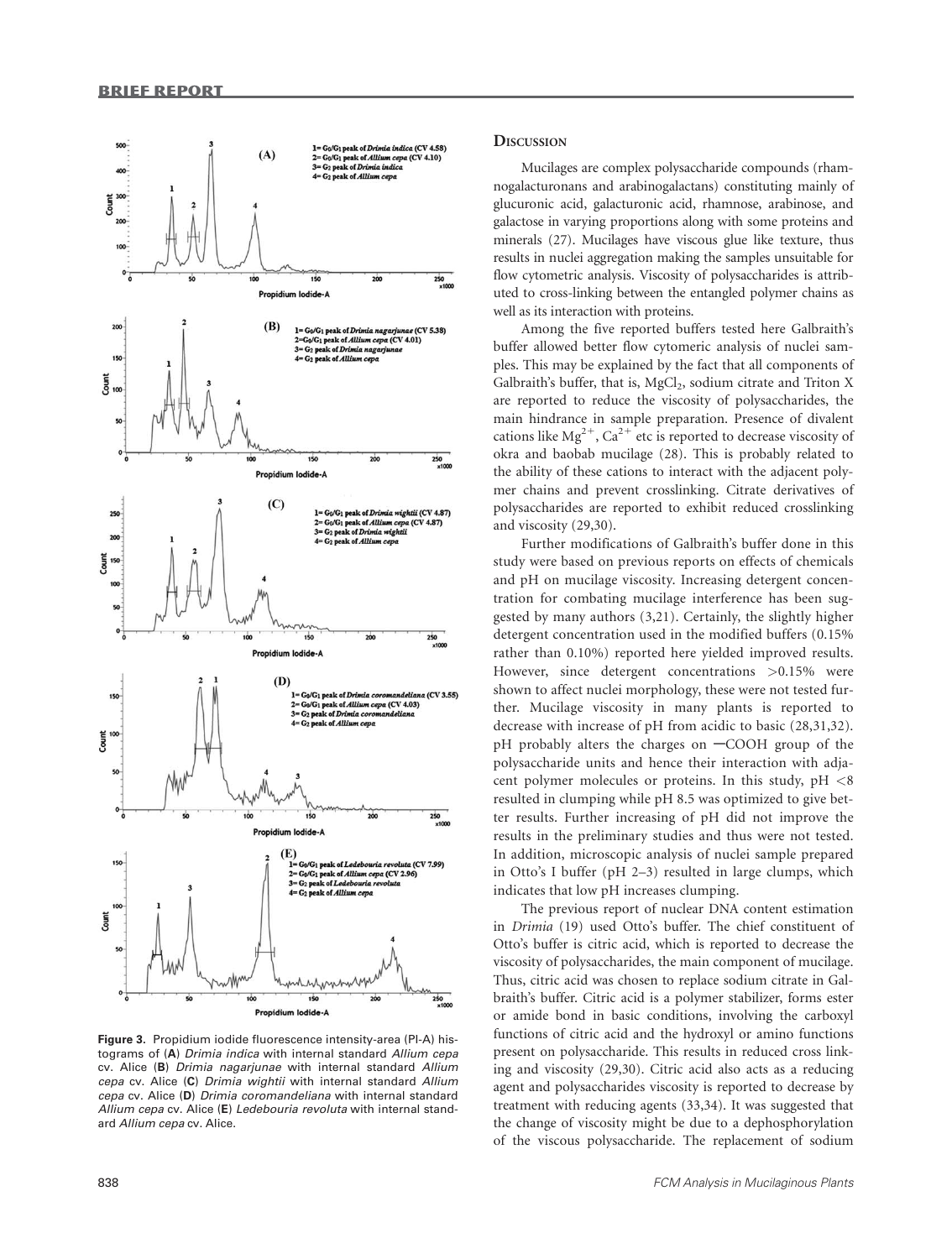citrate by citric acid in NM modified Galbraith's buffer improved  $G_0/G_1$  peak CV probably by decreasing nuclei clumping. Statistical analysis using a one way ANOVA also showed significant improvement of NM modified Galbraith's buffer over Galbraith's buffer.

Thus, the modifications used in the present study improved the sample quality for flow cytometric analysis of the chosen mucilaginous plants, that is, DNA peaks with relatively acceptable  $G_0/G_1$  peak CV values, higher yield, and lower background debris. This allowed flow cytometric analysis of the five chosen mucilaginous species for the first time. There are no previous reports on genome size estimations of Drimia species studied here. However there are previous reports of genome size estimation in two other species of Drimia (syn. Urginea) listed as belonging to Urginea-U. hesperia with 21.04 pg/2C (19,20) and U. maritima with 27.10 pg/2C (18,20). Also the mean 2C value of the genus Drimia (syn. Urginea) as mentioned in the Kew online database for C-value of angiosperms based on these two species is 24.06 pg/2C (20). There is only one report on genome size estimation for L. revoluta by Feulgen microdensitometry (20,35). Among Drimia species statistical analysis did not reveal significant differences in nuclear DNA content between D. indica (2n = 20, 23.83  $\pm$  0.90 pg/2C), D. nagarjunae (2n = 20, 23.96  $\pm$  0.86 pg/2C), and *D. wightii* (2*n* = 20, 23.80  $\pm$  0.16 pg/2C). In addition, the estimated 2C values of these three species of Drimia are comparable to previous reports of related species. D. coromandeliana  $(2n = 40)$  has  $40.81 \pm 0.88$  pg/2C, which is lesser than the putative value as inferred from doubling the genome size of diploid species studied here. Although reduction of genome size is a common trend among polyploids (36) the probable ancestors of this species are not known yet. Thus, it is possible that the genome sizes of the diploid parental donors are actually lower than any of the species analyzed so far. In addition, so few species have been analysed that the reported mean given may not be representative of the diploids. Genome size of L. revoluta (2n = 30) was estimated as 7.89  $\pm$  0.28 pg/2C, which is lesser than the previously reported value of 11.70 pg/2C as estimated by Chakravarty and Sen (35) by Feulgen densitometry.

Thus, the present approach can improve sample quality for flow cytometric analysis in members of Hyacinthaceae as well as other mucilaginous species, providing opportunities for the future application of the technique in other aspects. However more extensive studies on the effect of each buffer component on mucilage interference are required for further improvement of the process. This study thus opens up the scope for improvement of sample preparation for flow cytometric analysis in mucilaginous plants.

#### **ACKNOWLEDGMENTS**

SN is grateful to Department of Science and Technology, GOI for the award of INSPIRE Fellowship. They thank Prof. Jaroslav Doležel, Institute of Experimental Botany, Olomouc, Czech Republic for providing the seeds for reference standard,

Prof. SR Yadav, Department of Botany, Shivaji University, Kolhapur, Maharashtra, India, for providing Drimia nagarjunae and identifying the plant materials and Prof. Timir Baran Jha, Department of Botany, Barasat Govt. College, West Bengal, India for his valuable suggestions. They also thank CU- BD CoE for Nanobiotechnology, CRNN, University of Calcutta for instrument facilities.

#### LITERATURE CITED

- 1. Bennett MD, Leitch IJ. Nuclear DNA amounts in angiosperms: Progress, problems and prospects. Ann Bot 2005;95:45–90.
- 2. Galbraith DW, Harkins KR, Maddox JM, Ayres NM, Sharma DP, Firoozabady E. Rapid flow cytometric analysis of the cell cycle in intact plant tissues. Science 1983; 220:1049–1051.
- 3. Loureiro J, Rodriguez E, Gomes A, Santos C. Genome size estimations on Ulmus ^ minor Mill., Ulmus glabra Huds., and Celtis australis L. using flow cytometry. Plant Biol (Stuttg) 2007;9:541–544.
- 4. Loureiro J, Rodriguez E, Doležel J, Santos C. Flow cytometric and microscopic analysis of the effect of tannic acid on plant nuclei and estimation of DNA content. Ann Bot 2006;98:515–527.
- 5. Speta F. Hyacinthaceae. In: Kubitzki K, editor. The families and genera of vascular plants. Berlin: Springer-Verlag; 1998. p 261–285.
- 6. Manning JC, van der Merwe AM. Systematics of the genus Daubenya (Hyacinthaceae: Massonieae). Bothalia 2002;32:133–150.
- 7. Manning JC, Goldblatt P, Fay MF. A revised generic synopsis of Hyacinthaceae in sub-Saharan Africa, based on molecular evidence, including new combinations and the new tribe Pseudoprospereae. Edinb J Bot 2003;60:533–568.
- 8. Pfosser M, Speta F. Phylogenetics of Hyacinthaceae based on plastid DNA sequences. Ann Mo Bot Gard 1999;86:852–875.
- 9. Chase MW, Reveal JL, Fay MF. A subfamilial classification for the expanded Asparagalean families Amaryllidaceae, Asparagaceae and Xanthorrhoeaceae. Bot J Linn Soc 2009;161:132–136.
- 10. Stedje B. Generic delimitation of Hyacinthaceae, with special emphasis on sub-Saharan genera. Syst Geogr Plants 2001;71:449–454.
- 11. Zonneveld BJM. Nuclear DNA contents of all species of Helleborus (Ranunculaceae) discriminate between species and sectional divisions. Plant Syst Evol 2001;229:125– 130.
- 12. Bureš P, Wang YF, Horová L, Suda J. Genome size variation in central European species of Cirsium (Compositae) and their natural hybrids. Ann Bot 2004;94:353–363.
- 13. Morgan-Richards M, Trewick SA, Chapman HM, Krahulcova A. Interspecific hybridization among Hieracium species in New Zealand: Evidence from flow cytom-etry. Heredity 2004;93:34–42.
- 14. Bennett MD, Leitch IJ. Plant genome size research: A field in focus. Ann Bot 2005; 95:1–6.
- 15. Knight CA, Beaulieu JM. Genome size scaling through phenotype space. Ann Bot 2008;101:759–766.
- 16. Greilhuber J, Leitch IJ. Genome size and the phenotype. In: Greilhuber J, Doležel J, Wendel JF, editors. Plant genome diversity. Wien: Springer-Verlag; 2013. p 323–344.
- 17. Suda J, Kyncl T, Jarolímová V. Genome size variation in Macaronesian angiosperms: Forty percent of the Canarian endemic flora completed. Plant Syst Evol 2005;252: 215–238.
- 18. Zonneveld BJM, Leitch IJ, Bennett MD. First nuclear DNA amounts in more than 300 angiosperms. Ann Bot 2005;96:229–244.
- 19. Veselý P, Bureš P, Šmarda P, Pavlíček T. Genome size and DNA base composition of geophytes: The mirror of phenology and ecology? Ann Bot 2012;109:65–75.
- 20. Bennett MD, Leitch II, Plant DNA C-values Database (release 6.0, December 2012). Available at: http://www.kew.org/cvalues/homepage.html.
- 21. Doležel J, Greilhuber J, Suda J. Estimation of nuclear DNA content in plants using flow cytometry. Nat Protoc 2007;2:2233–2244.
- 22. Doležel J, Binarová P, Lucretti S. Analysis of nuclear DNA content in plant cells by flow cytometry. Biol Plant 1989;31:113–120.
- 23. Pfosser M, Heberle-Bors E, Amon A, Lelley T. Evaluation of sensitivity of flow cytometry in detecting aneuploidy in wheat using disomic and ditelosomic wheat– rye addition lines. Cytometry 1995;21:387–393.
- 24. Otto F. Preparation and staining of cells for high-resolution DNA analysis. In: Radbruch A, editor. Flow cytometry and cell sorting. Berlin: Springer-Verlag; 1992. p 101–104.
- 25. Loureiro J, Rodriguez E, Doležel J, Santos C. Comparison of four nuclear isolation buffers for plant DNA flow cytometry. Ann Bot 2006;98:679–689.
- 26. Doležel J, Bartoš J, Voglmayr H, Greilhuber J. Nuclear DNA content and genome size of trout and human. Cytometry A 2003;51A:127–128.
- 27. Ovodov I. Polysaccharides of flower plants: Structure and physiological activity. Bioorg Khim 1998;24:483–501.
- 28. Woolfe ML, Chaplin MF, Otchere G. Studies on the mucilages extracted from okra fruits (Hibiscus esculentus L.) and baobab leaves (Adansonia digitata L.). J Sci Food Agric 1977;28:519–529.
- 29. Wing RE. Starch citrate: Preparation and ion exchange properties. Starch 1996;48: 275–279.